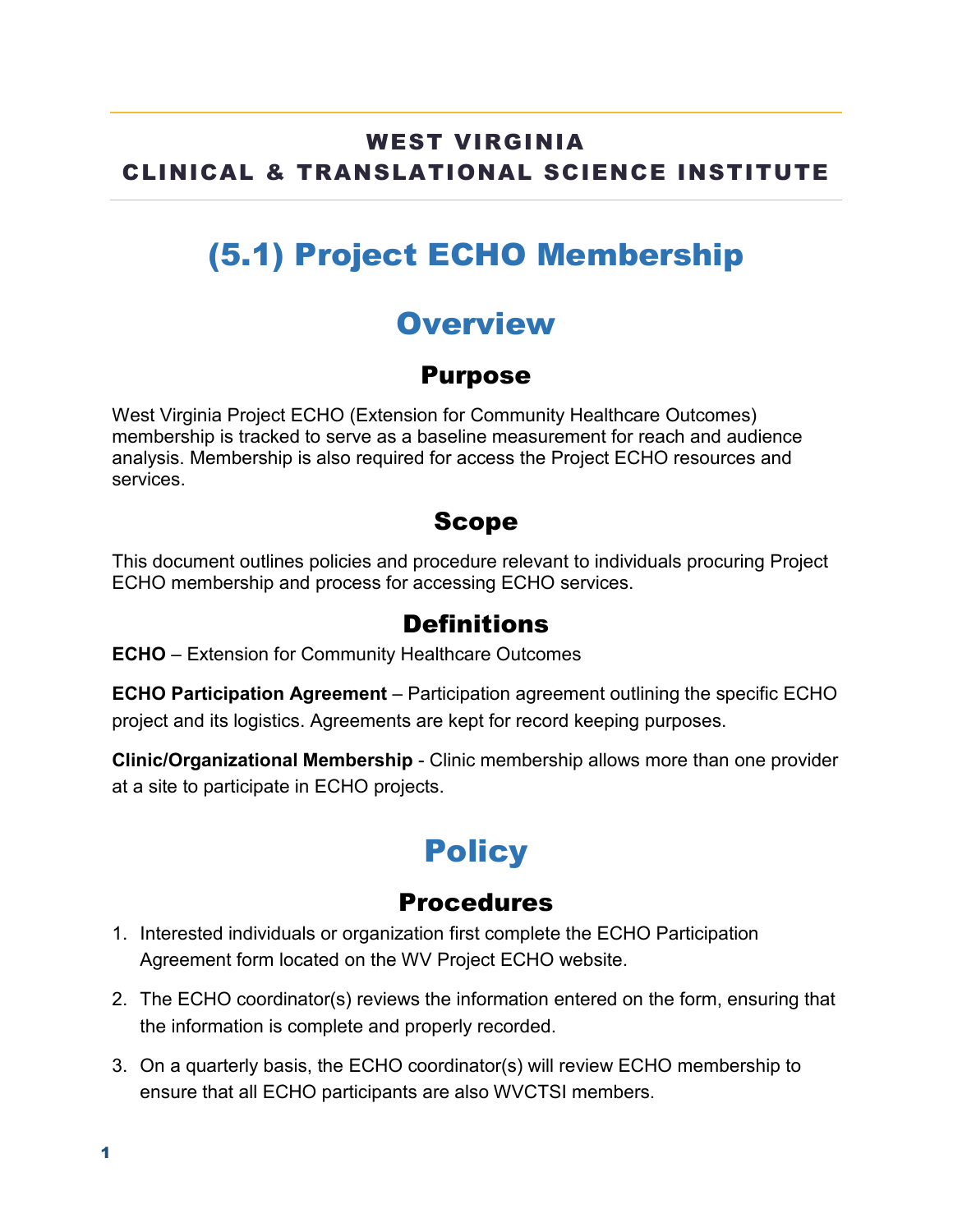- 4. All new members will receive an electronic notification from the ECHO coordinator(s) that their membership application has been received and accepted.
- 5. Clinical/Organizational membership may use the designated participation agreement for a specific project to register their entire organization for membership.
- 6. New members will be added to the appropriate listservs by the ECHO coordinator(s) to receive recruitment and dissemination information from Project ECHO.
- 7. Although there are no project requirements as part of membership, the ECHO coordinator(s) will add clinical sites to recruitment lists for existing or future ECHO projects.
- 8. Annually, the ECHO coordinator(s) will audit the membership list for any inactive members and reclassify them as such.

### Roles and Responsibilities

It is the responsibility of the applicant to provide accurate information when completing the membership form. Membership information details shall not be distributed for any use other than communicating with members. WV Project ECHO Staff should encourage those interested in WVCTSI to become members for access to services and sustained communication.

## Revision History

| <b>Revision</b>                                                                                          | <b>Date</b>  |
|----------------------------------------------------------------------------------------------------------|--------------|
| Creation                                                                                                 | March 2018   |
| This procedure was revised to reflect the multiple coordinators on<br>staff now supporting Project ECHO. | January 2020 |